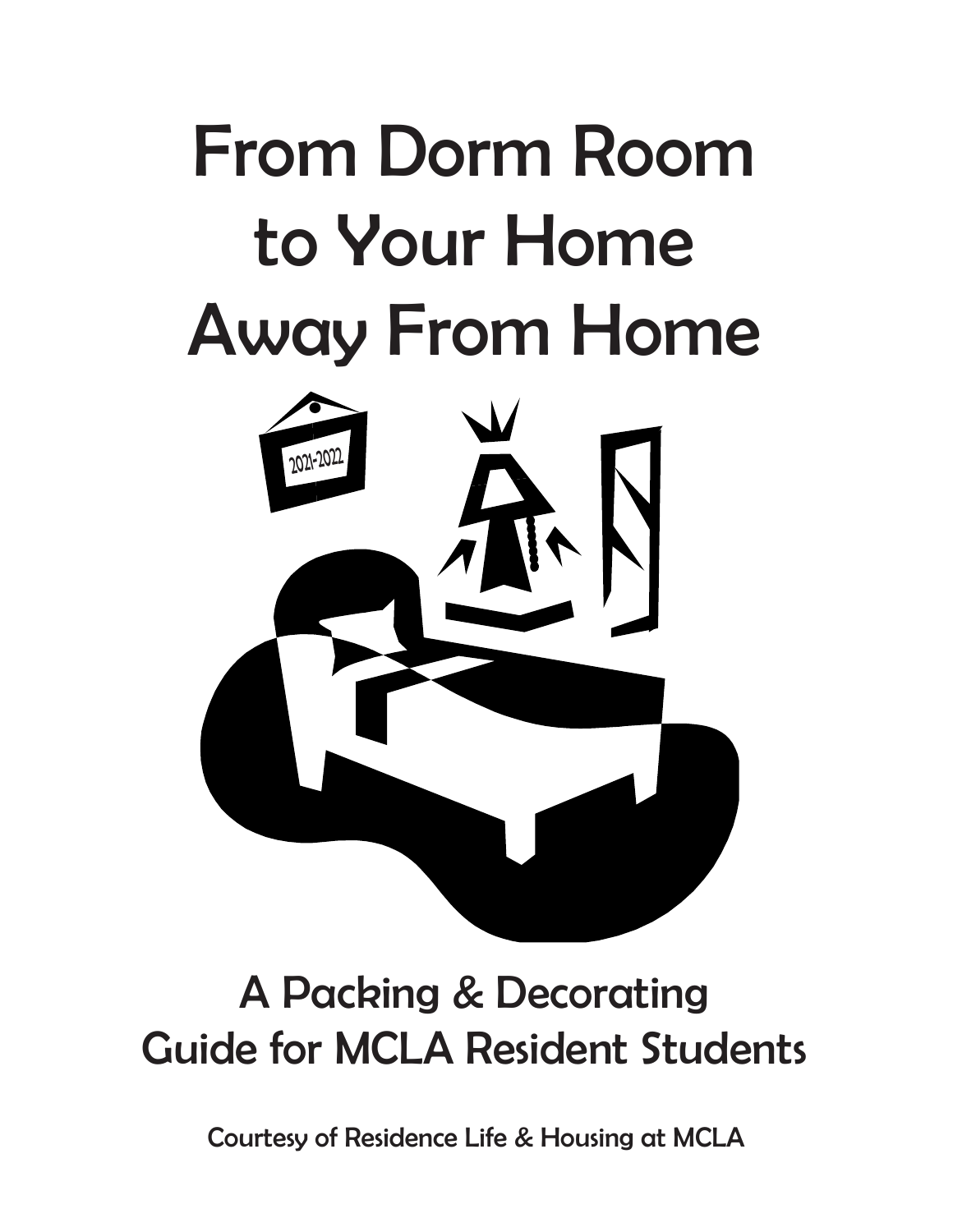

Believe it or not, studies conducted with college students have shown that students who spend time settling in, decorating their rooms and helping to personalize the common areas around them are more likely to stay in school and do better while there. Residence Life & Housing encourages students to do what they can to feel at home while at school. The following is a handy guide containing what you will find in your room when you arrive here, suggestions for personalizing your room and a few things to avoid along the way....

#### **Furnishings**

Each resident on campus is provided with a bed frame & mattress, dresser drawers, closet, desk, desk chair & bookcase (or bookshelf). All mattresses are 36" x 80" and the height of all residence area beds is adjustable. (Note: There are 30 inches of storage space under the bed when it is raised to its highest level.) When buying sheets, please remember the mattress size is longer than a standard twin-size fitted bottom sheet. To get around this problem, you can buy extra long sheets from a variety of stores; purchase sheets from our campus vendor (OCM); or use two flat sheets.

Due to strict fabric fire-rating codes, students cannot bring upholstered furniture of any kind into the residence areas (this includes futons). With furnished rooms and common areas, we think you'll find you have all the furniture you need. You may rearrange the furniture in your room any way you like as long as it is not damaged. We only ask three things. 1) Do not raise your bed off the ground by placing it on top of other pieces of furniture, cinder blocks or other items. 2) Make sure you leave some space between the radiator and your furniture. If you don't, your room will not heat properly when the weather gets cold. 3) Do not move your assigned furniture out of your room.

While bringing additional upholstered furniture is not allowed, milk crates, under-the-bed storage containers & closet organizers are always handy. You can use them for both packing and creative in-room storage areas!

#### **Flooring**

All bedrooms have vinyl tile floors. An area rug or a small throw rug is a nice addition to the tile floors. The majority of double rooms in Berkshire Towers are approximately 11' x 15'. Single rooms measure approximately 7' x 11'. Rooms with room numbers that end in "25" or "33" measure approximately 7' x 24'. Double rooms in Hoosac Hall are approximately 10' x 15'. Single rooms measure approximately 10' x 14'. Townhouse bedrooms vary in size. Feel free to call or write for the dimensions of your specific bedroom (rps@mcla.edu, 413-662-5249).

#### **Windows**

All bedroom windows have screens, shades and curtain rods. Approximate window sizes are listed below. **Berkshire Towers:** Each window is 35"W x 72"L. Single rooms have one window. Double rooms have two windows.

**Hoosac Hall:** Double rooms have a window opening that is 72"W x 60"L. Single room windows are 53"W x 58"L.

| <b>Townhouses:</b> | Odd-numbered Apts., T05 - T35 |                             | Even-numbered Apts., T06 - T36 |                                            |  |
|--------------------|-------------------------------|-----------------------------|--------------------------------|--------------------------------------------|--|
|                    | Δ.                            | 66"L x 36"W                 |                                | $A & B: 66"L \times 36"W. 66"L \times 36"$ |  |
|                    |                               | 66"L x 36"W and 66"L X 20"W |                                | and $66"L \times 20"W$                     |  |
|                    |                               | $C & D: 34"L \times 72"W$   |                                |                                            |  |

| Even-numbered Apts., T06 - T3@ |
|--------------------------------|
| A & B: 66"L x 36"W. 66"L x 36" |
| and $66"L \times 20"W$         |

| <b>Odd-numbered Apts., T37 - 87</b> |  |  |
|-------------------------------------|--|--|
| A R. R. came as about               |  |  |

C & D: 54"L x 72"W B: 66"L x 36"W

#### **Odd-numbered Apts., T37 - 87 Even-numbered Apts., T38 - 88, T90 & T91**

- A & B: same as above A: same as above
	-
	- C: 66"L x 36"W and 66"L x 20"W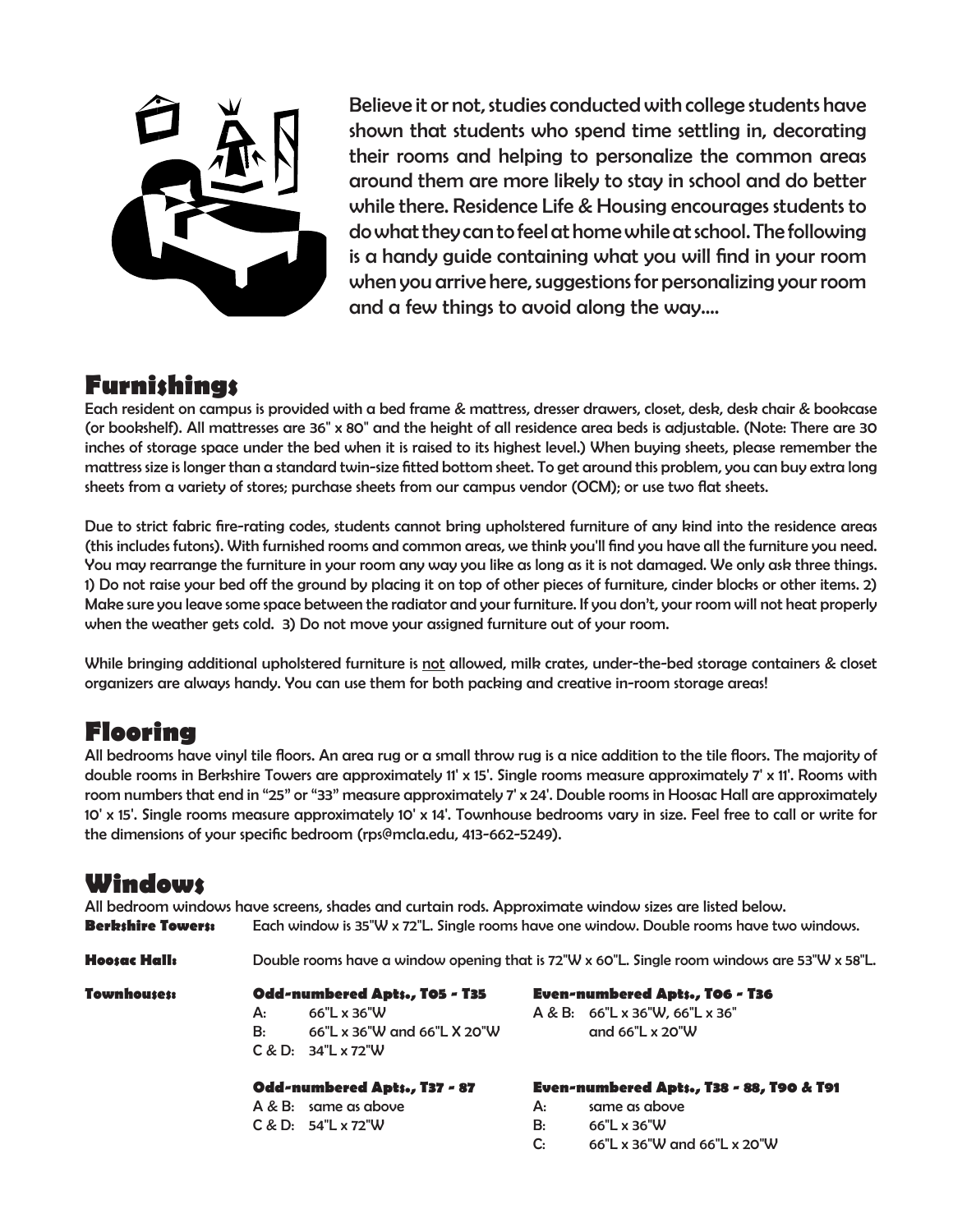#### **Walls**

All bedroom walls have been painted in light, neutral shades to complement a wide variety of room furnishings and decorations.

#### **Decorating the Walls**

Finding ways to break up the monotony of staring at four blank walls is a good way to start decorating your room. Posters, photographs and small wall hangings are all good ways to brighten up the walls and make a statement about yourself, your interests, hobbies and culture. While planning on ways to decorate your walls, it's important to remember the following:

- 1. Never use nails, putty, double-stick tape or scotch tape to hang things up on the walls. We also do not recommend the use of Command Strip-type products as they can cause paint tears. In the Towers, the first floor of Hoosac Hall and the Townhouses, staples and push pins work best. In Hoosac Hall (floors 2 - 7), masking tape is the way to go. The use of duct tape on walls, floors and doors is prohibited in all residence areas.
- 2. Wall hangings can be a terrible fire hazard. With that in mind, wall hangings larger than 3' x 5' are prohibited and should never be hung from ceilings, walls or over beds. You should also limit the number of posters and other decorations you place on the wall. A good guideline is to not cover more than 50% of your walls with flammable items.
- 3. Do not attach cup dispensers, hooks, paper towel dispensers and room deodorizers to the walls. They pull the paint off when they are removed.
- 4. Never attach anything to the fire detection equipment in your room smoke detector, heat detector or sprinkler head! It interferes with the functioning of the equipment and could cause a false fire alarm or sprinkler activation.
- 5. Never draw or paint on any interior or exterior brick walls. Chalk and paint does not come off the way you think it might and you will be billed for the time it takes a professional cleaner to acid-wash the area.

#### **Bedroom Doors**

Bedroom doors in Berkshire Towers and Hoosac Hall are painted. Townhouse bedroom doors are finished wood. Decorating your room door is a unique way of letting other people know a little something about the residents who live inside. We only ask that you do not paint or write directly on the door or put up any decorations in a manner that will damage the surface of the door.

### **Plants**

There is probably nothing that helps to brighten up a room more than some greenery. Check local stores for plant sales during the first couple of weeks and you'll probably find some good bargains. Please do not use plant hooks in the ceiling to hang your plants. A plant pole or stand will look just as nice without damaging the ceiling.

### **Cooking and Other Appliances**

Many electrical cooking appliances are safety hazards and are strictly prohibited by fire safety code. U.L.-approved coffee pots (including Keurigs), hot pots and popcorn poppers with an automatic shut-off may be used in Berkshire Towers and Hoosac Hall. Each room in Berkshire Towers and Hoosac Hall comes with a complimentary MicroFridge. The MicroFridge is a unique multipliance which consists of a refrigerator/freezer and a microwave. When the microwave is in use, the refrigerator shuts off. This reduces the overall amount of electricity drawn by the unit. Stand-alone microwaves are not allowed in Berkshire Towers and Hoosac Hall. In the Townhouses, all U.L.- approved cooking appliances, including microwaves, may be used in the kitchen areas. Please refer to "Guidelines for Community Living" for more details regarding the use of other types of electrical appliances in the residence areas.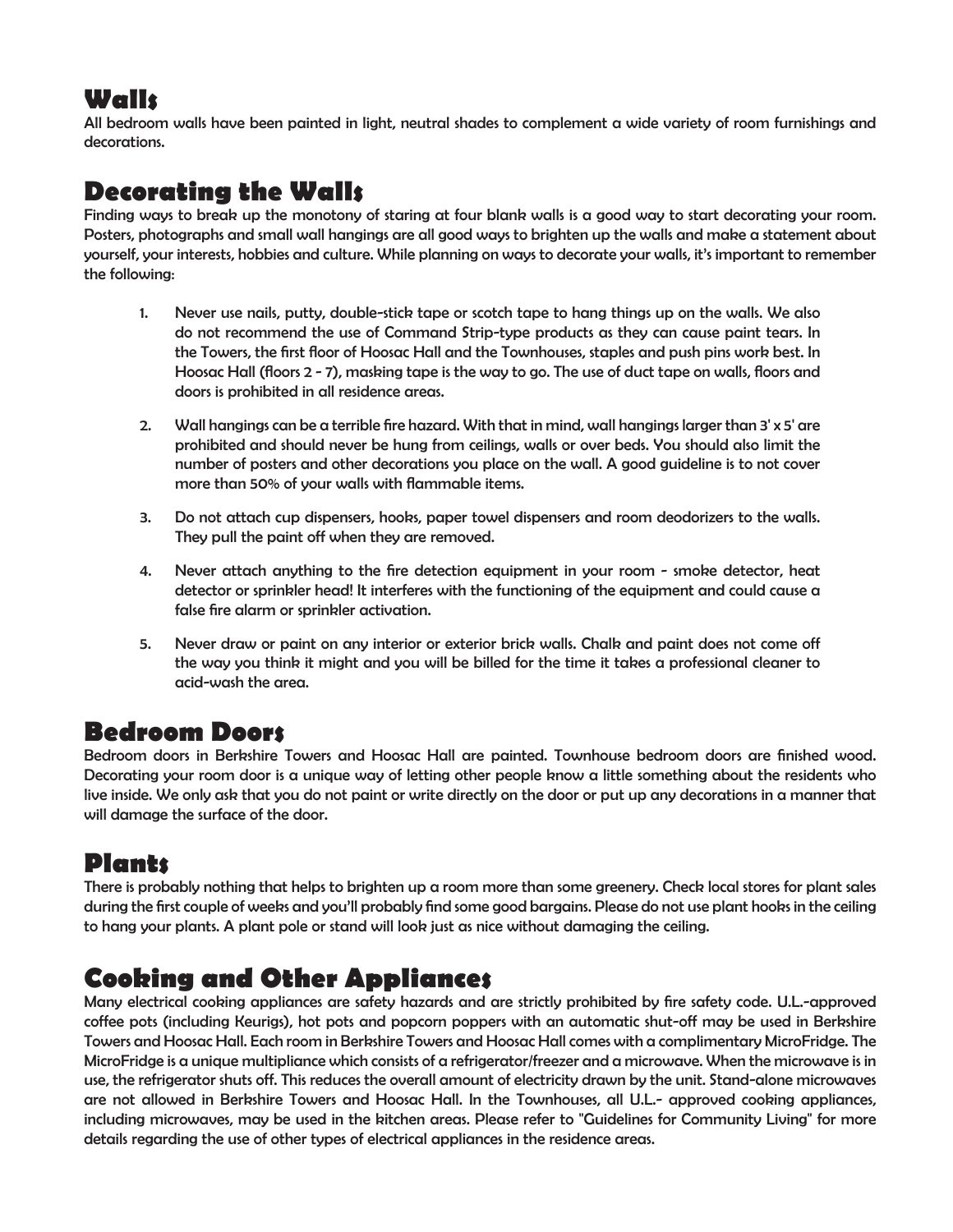### **Staying Connected...Electrically Speaking**

Each room on campus is equipped with multiple wall outlets. Depending how you arrange your room and how many electrical items you bring, you may find you do not have enough wall outlets or the wall outlets might not be in an ideal place. That's when a power strip can save the day! For fire safety reasons, the College does not allow multiple plug extension cords and outlet adaptors. You are allowed to use U.L.-approved power strips with a built-in circuit breaker and reset button. The length of the power strip cord cannot exceed 10-feet and the circuit breaker rating must not exceed 15 amps. Power strips must be plugged directly into the wall and cannot be plugged into each other.

#### **Telephones**

Each room on campus is equipped with local phone service. This service can only be accessed with a special phone that the Help Desk in Murdock Hall can provide upon request. Each student has a personal voicemail box. Whether or not you connect an actual phone in your room, you will receive voicemail in your College e-mail inbox.

You will find your personal phone extension (PPE), room assignment and campus mailbox number on Self-Service THD when assignments are posted in August. In the meantime, you might want to think about how you want to handle your long distance service. You can use a calling card or bring a cell phone.

#### **Computers**

All three residence areas have WiFi. Each bedroom is also equipped with a hard-wired computer port for each student. The exact hardware and software requirements to access this service are available in the Computer Help Desk section of the MCLA website.

#### **Streaming Television and DVR Service**

All resident students have access to a streaming television service which includes a wide variety of network and cable channels; music channels; HBO Max and an online DVR service. You can access this service on your laptop, tablet and smartphone. Instructions on how to access this service on your TV will be sent out later this summer.